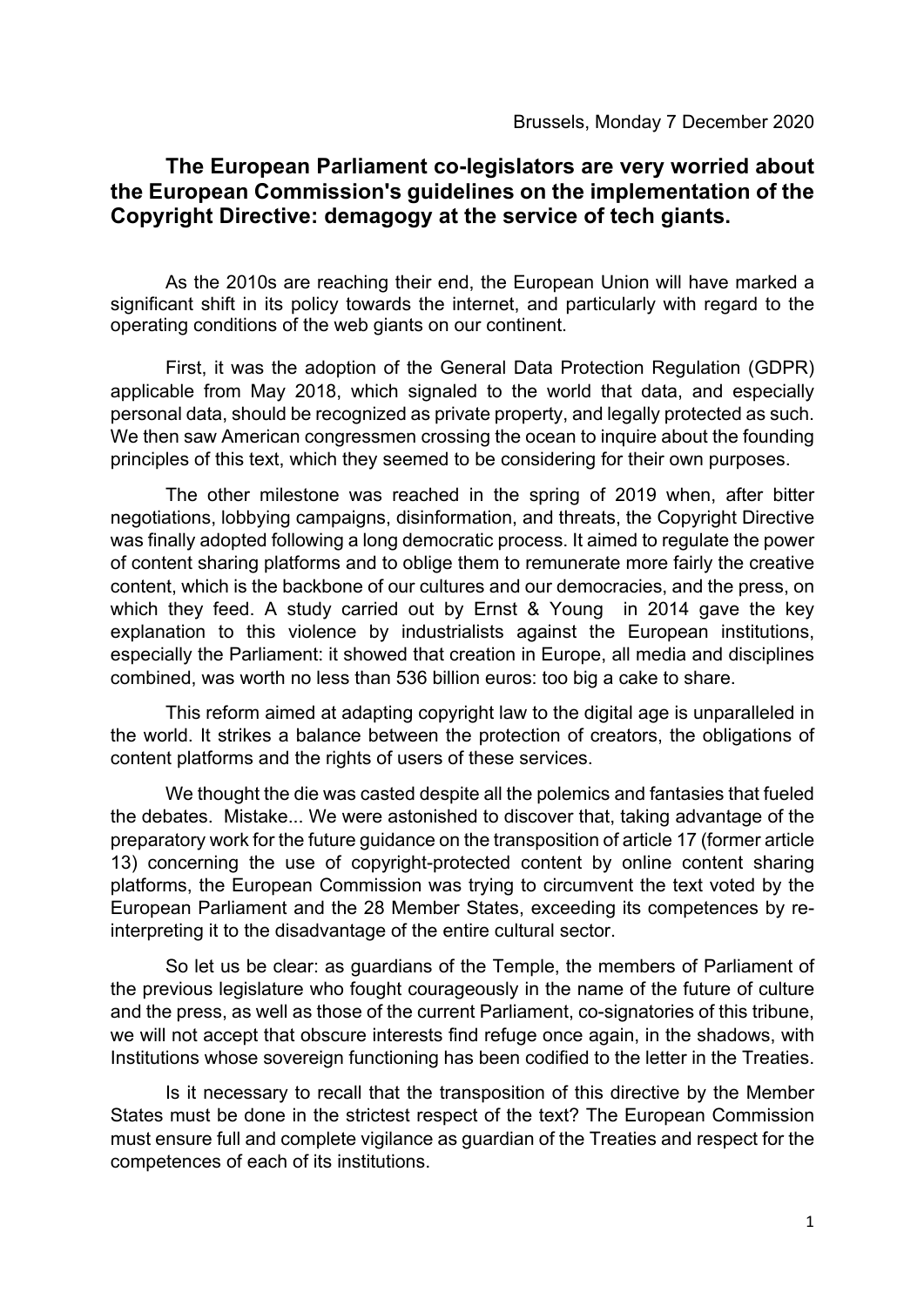This text commits us to guarantee the protection of copyright and related rights. It unquestionably takes into account the legitimate interests of consumers, platforms and creators.

Content sharing platforms, these tech giants, contrary to what some may have said, are not penalised by the Directive, because it recognizes their special status by not assimilating them to publishers, but by establishing a hybrid liability regime that goes beyond the obligations of mere hosts.

Rightsholders will have to cooperate actively if they do not want their works to be found on these platforms, and the measures then implemented by these platforms will be proportionate to their means and the state of the art.

Moreover, small and medium platforms (turnover of less than 10 million euros, no more than 5 million visitors per month, less than 3 years of experience) escape any preventive obligation to regulate unauthorized content.

This text recognizes that these platforms that distribute works must conclude licenses with the rights holders by paying them a remuneration based on the use of the content. In addition, artists will have access to information that will allow them to understand how their works are monetised.

In fact, this directive puts platforms and rights holders in a balanced and much more transparent relationship.

It is all creation that is valued by this text that it is essential to preserve as it stands.

As for Internet users, in the name of which the most aggressive attacks against the text were spearheaded, article 17 guarantees their entire protection. Internet users benefit from licenses granted by right holders and have a right to appeal in case of unjustified blocking. As a consequence, freedom of speech is entirely preserved

While on November 10<sup>th</sup>2020, the European Parliament finally renounced its request to member states to allocate at least 2% of post-COVID stimulus funds to the cultural sector, we believe that we should not weaken or even give up on properly protecting our creators, by endorsing the hegemonic situation that today is that of these giants of technology, the only big winners in this health crisis.

The co-signatories of this open letter urge that the letter and the spirit of the Directive voted by the European Parliament be scrupulously respected, as the misinterpretation of this text would constitute a serious breach for which the European Commission would bear responsibility.

**Jean-Marie Cavada (France, ALDE)** Member of the European Parliament - 2004/2019 President of iDFrights (Institute for Digital Fundamental rights)

## **Pervenche Bérès (France, S&D)**

Member of the European Parliament - 1994/2019